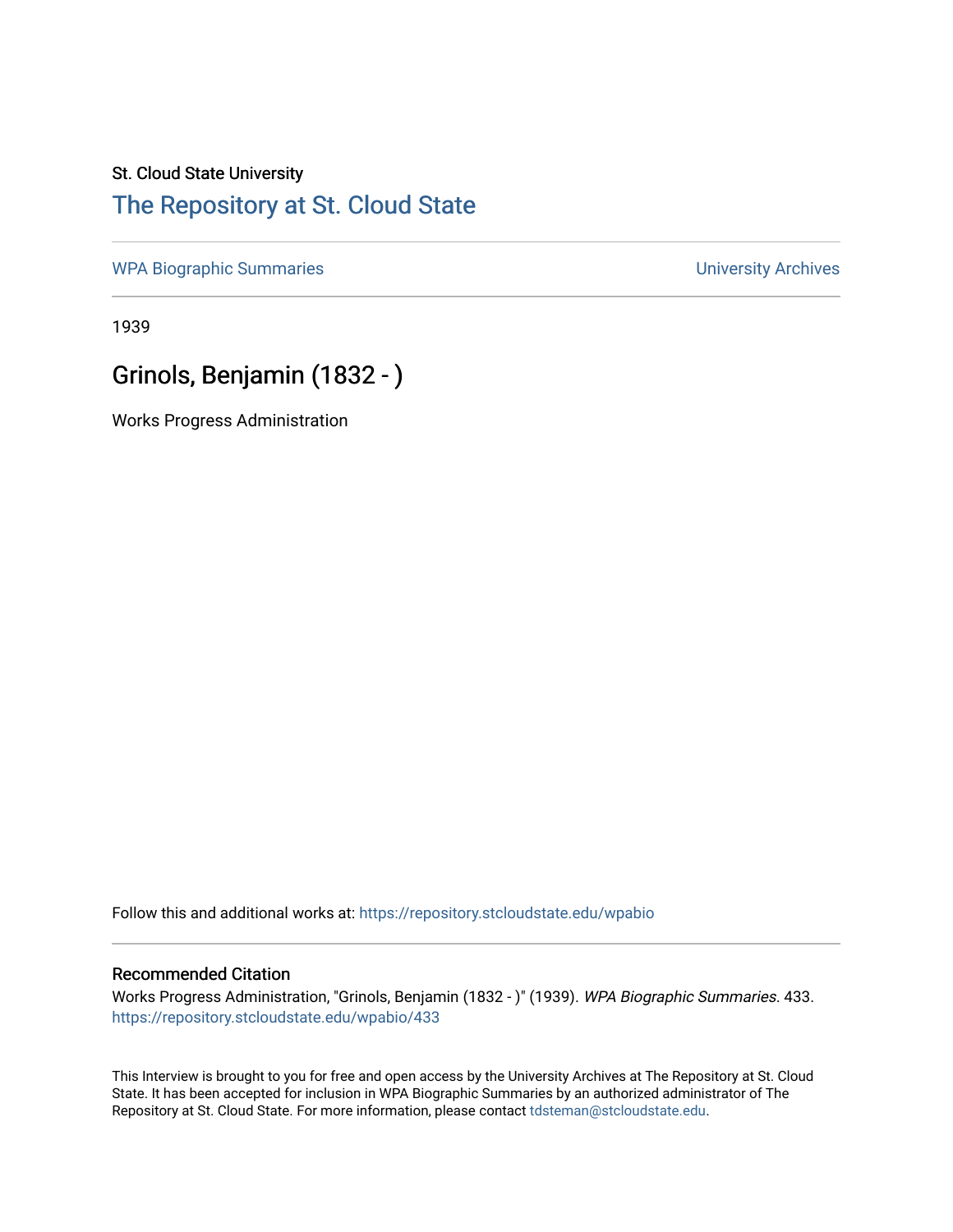GRINOLS, BENJAMIN

 $\frac{d\mathcal{L}_{\mathcal{M}}}{d\mathcal{L}_{\mathcal{M}}}\frac{d\mathcal{L}_{\mathcal{M}}}{d\mathcal{L}_{\mathcal{M}}}\frac{d\mathcal{L}_{\mathcal{M}}}{d\mathcal{L}_{\mathcal{M}}}\frac{d\mathcal{L}_{\mathcal{M}}}{d\mathcal{L}_{\mathcal{M}}}\frac{d\mathcal{L}_{\mathcal{M}}}{d\mathcal{L}_{\mathcal{M}}}\frac{d\mathcal{L}_{\mathcal{M}}}{d\mathcal{L}_{\mathcal{M}}}\frac{d\mathcal{L}_{\mathcal{M}}}{d\mathcal{L}_{\mathcal{M}}}\frac{d\mathcal{L}_{$ 

FILE NO.  $B - 455$ 

Benjamin Grinols was born in the town of Otto, New York, in 1832. His early life was spent on a farm. He came to Anoka county, Minnesota, in 1856, and farmed it until in the summer of 1865, when he arrived in Fair Haven and engaged with Wm. Cooper as partner, in the business of general merchandise. Mr. Grinols and Miss Isabelle Cooper were married in May, 1859. Their three children are Clinton D;, Ernest E. and Elsie J. All are married. On account of the death of his partner. Wm. Cooper, Mr. Grinols formed a company known as Grinols & Sons, with his sons Clinton D. and E. E. as partners. In 1887 they sold out their merchandise business to Strout & sons, and went into the business of farm machinery.

> Taken from: Early History of Maine Prairie Page No. 56